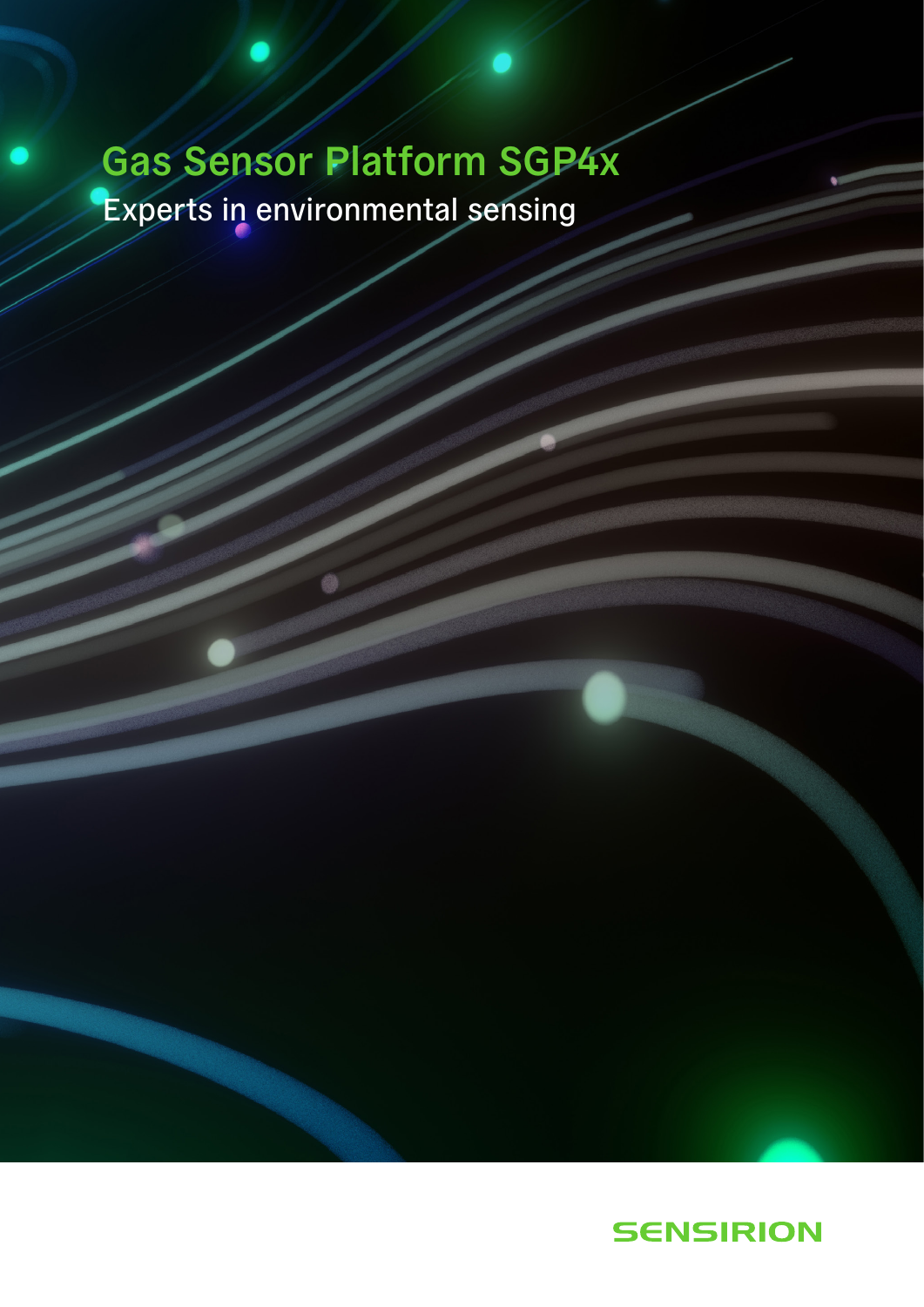## SGP4x Multi-Pixel Gas Sensors

The SGP4x gas sensor platform for VOC and/or NOx measurements is designed as a digital smart switch and regulation unit for air treatment devices such as air purifiers. The sensor's raw signals are processed by Sensirion's Gas Index Algorithm, and can be used directly to automatically trigger the removal of indoor air gas pollutants by air treatment devices without the need for user-device interaction. This sensor solution is thus well-suited for constant monitoring of VOC and NOx levels, including potentially harmful events which are imperceptible to humans. Furthermore, automatic control of air treatment devices based on the SGP4x's signals helps to save energy by turning them off once the VOC and/or NOx events have been taken care of.



SGP4x sensors are metal oxide-based and integrate CMOSens® sensor systems onto a single chip. They offer a solution for one (SGP40) or two (SGP41) complete sensors, facilitating design-in and cutting design costs. Thanks to its very small DFN packaging (2.44  $\times$  2.44  $\times$  0.85 mm<sup>3</sup>), the sensor can be incorporated into applications with limited space.

The SGP4x's multi-pixel sensing element features unmatched robustness against contaminating gases that are present in real-world applications, enabling its exceptional long-term stability and low drift. Sensirion's state-of-the-art production process guarantees high reproducibility and reliability. Tape and reel packaging, together with its suitability for standard SMD assembly processes, make the SGP4x appropriate for high volume applications.

| Signal output   | SGP40 | SGP41 |
|-----------------|-------|-------|
| <b>VOC</b>      | yes   | yes   |
| NO <sub>x</sub> | no    | yes   |

#### Applications

- Air purifiers
- Kitchen hoods
- Demand-controlled ventilation
- Air exchange units

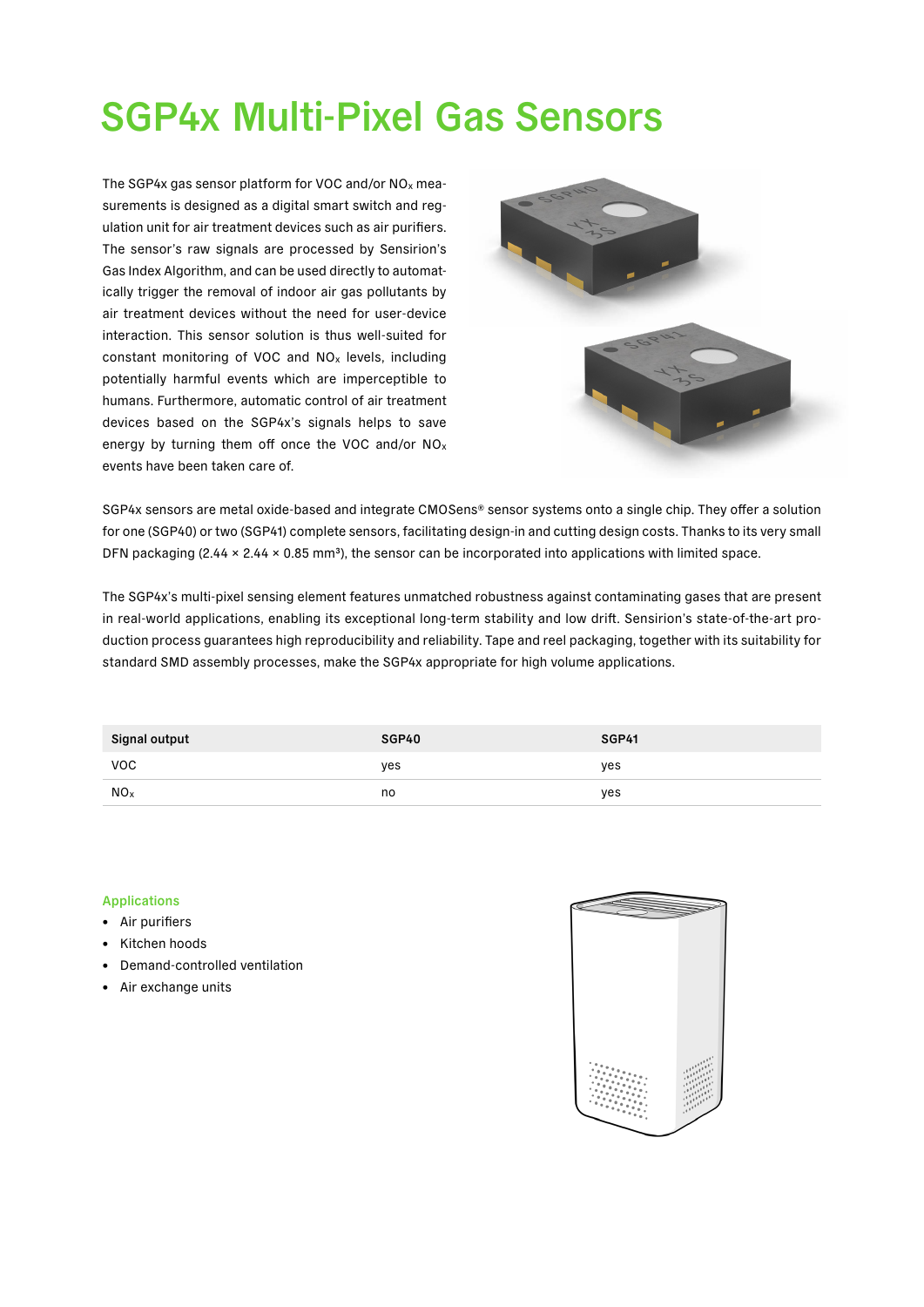### Technology and benefits

| Technology                                                                              | <b>Benefits</b>                                       |
|-----------------------------------------------------------------------------------------|-------------------------------------------------------|
| Excellent longevity of >10 years thanks to<br>siloxane-resistance (MOXSens® Technology) | Reliable sensor hardware                              |
| Gas Index Algorithm                                                                     | No signal processing programming by customer required |
| On-chip humidity compensation                                                           | Optimal performance in various environments           |
| Low heat emission                                                                       | Enhanced precision of RH&T readings, less backgrounds |
| Two sensors on a single chip (SGP41)                                                    | Cost reduction and easier design-in                   |

### Specifications

| <b>Gas Sensing Specifications</b> | <b>VOC</b>                                                                                    | <b>NO</b> <sub>x</sub>                                                                       |
|-----------------------------------|-----------------------------------------------------------------------------------------------|----------------------------------------------------------------------------------------------|
| Applicable product                | SGP40, SGP41                                                                                  | SGP41                                                                                        |
| Algorithm output                  | 1-500 VOC Index points <sup>1</sup>                                                           | 1-500 $NOx$ Index points <sup>1</sup>                                                        |
| Sensor raw output                 | 16-bit ticks <sup>2</sup>                                                                     | 16-bit ticks <sup>2</sup>                                                                    |
| Measurement range                 | 0-1,000,000 ppb of ethanol equivalents                                                        | $0-10,000$ ppb of $NO2$                                                                      |
| Device-to-device variation        | < ± 15 VOC Index points or % m.v.<br>(whichever is larger)                                    | $\leq$ ± 50 NO <sub>x</sub> Index points or % m.v.<br>(whichever is larger)                  |
| Limit of detection                | <50 ppb of ethanol equivalents or<br><10 % of concentration setpoint<br>(whichever is larger) | $<$ 20 ppb of NO <sub>2</sub> or<br><10 % of concentration setpoint<br>(whichever is larger) |
| Response time (tau 63%)           | < 10 s                                                                                        | < 250 s                                                                                      |
| Switch-on time                    | <60s                                                                                          | < 60 s                                                                                       |
| <b>Electrical Specifications</b>  |                                                                                               |                                                                                              |
| Supply voltage range              | $1.7 - 3.6$ V                                                                                 | $1.7 - 3.6$ V                                                                                |
| Idle current                      | 34 µA                                                                                         | $34 \mu A$                                                                                   |
| Current consumption during        |                                                                                               |                                                                                              |
| operation at 1.8 V                | 3.5 <sub>m</sub> A                                                                            | $4.3 \text{ mA}$                                                                             |
| at 3.3 V                          | 2.6 <sub>m</sub> A                                                                            | 3.0 <sub>m</sub> A                                                                           |
| Interface                         | 12C                                                                                           | $1^2C$                                                                                       |

1 Sensirion's Gas Index Algorithm processes the raw signals externally into read-to-use air quality signals. 2 The raw signal is proportional to the logarithm of MOX resistance.